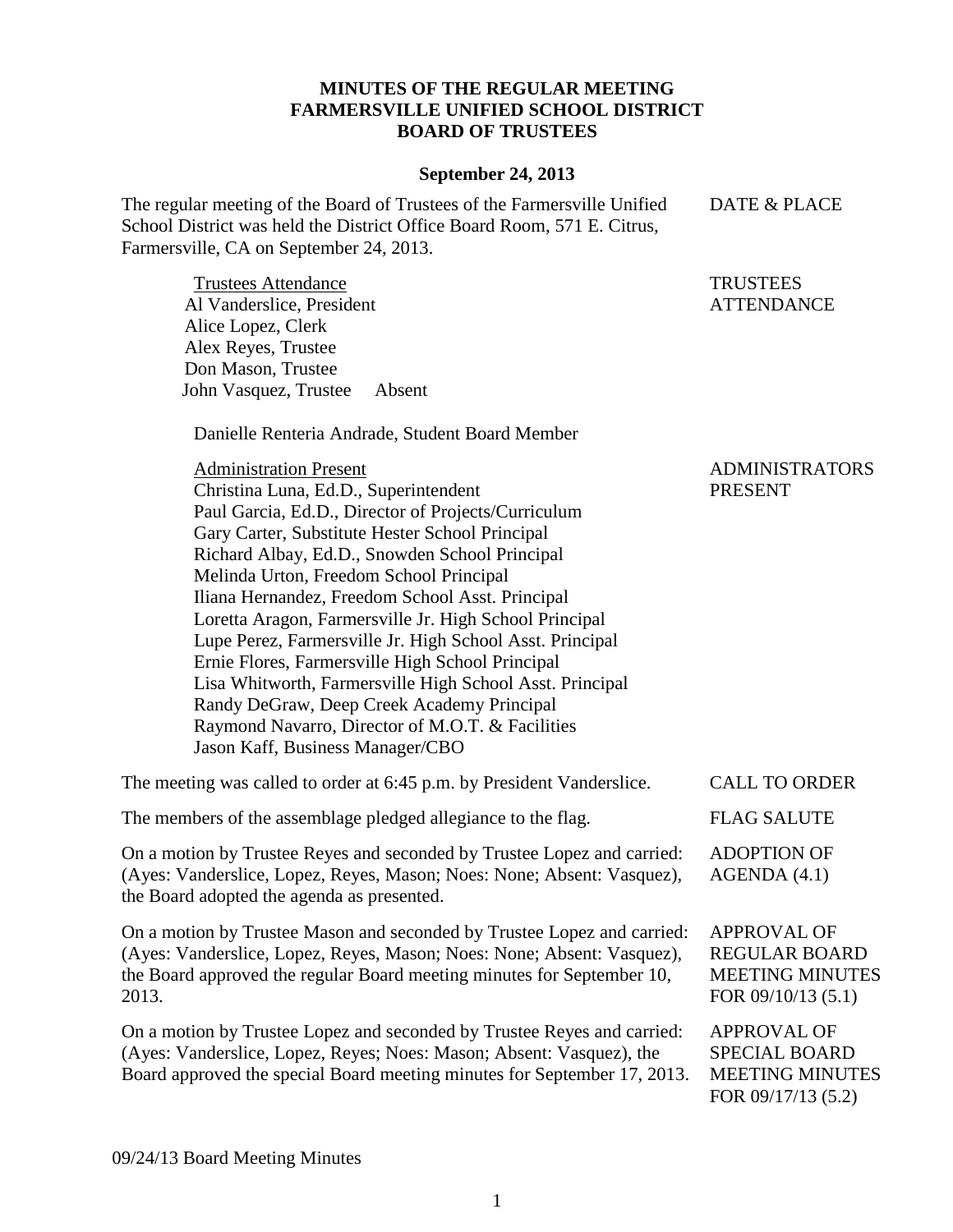(Ayes: Vanderslice, Lopez, Reyes, Mason; Noes: None; Absent: Vasquez), the Board approved the released warrants dated: September 5, 2013 in the amount of \$60,428.47 September 12, 2013 in the amount of \$633,100.13 RELEASED WARRANTS (5.3) Danielle Renteria Andrade, Student Board member, made an oral report to the Board regarding FHS activities. AWARDS/ PRESENTATIONS (6.1) Valerie Rangel, parent, addressed the Board regard textbooks and placing the Superintendent on administrative leave. Melinda Fierro, parent, addressed the Board regarding the HEART Program and the after school nutrition program only being offered at Freedom and the Jr. High School. Sylvia Ramos and Kristy Setser, Hester teachers, thanked Mr. Carter, Substitute Hester Principal, for returning to the District to help out and for his dedication. John Alvarez, community member, addressed the Board regarding fiscal responsibility, the Principals Exchange contract and placing the Superintendent on administrative leave. Jose Amayas, community member addressed the Board regarding textbook sufficiency. PUBLIC COMMENTS (8.0) On a motion by Trustee Lopez and seconded by Trustee Reyes and carried: (Ayes: Vanderslice, Lopez, Reyes, Mason; Noes: None; Absent: Vasquez), the Board approved the 2013 CSTA Annual Conference on October 24-27, 2013 in Palm Springs, CA. APPROVAL OF CSTA CONFERENCE (11.1) On a motion by Trustee Reyes and seconded by Trustee Mason and carried: (Ayes: Vanderslice, Lopez, Reyes; Noes: Mason; Absent: Vasquez), the Board approved the Field Trip Guide for 2013-14. APPROVAL OF FIELD TRIP GUIDE 2013-14 (12.1) On a motion by Trustee Mason and seconded by Trustee Reyes and carried: (Ayes: Vanderslice, Lopez, Reyes, Mason; Noes: None; Absent: Vasquez), the Board approved the Grade 6 Scicon Week Trip agreement. APPROVAL OF GRADE 6 SCICON WEEK TRIP AGREEMENT (12.2) On a motion by Trustee Mason and seconded by Trustee Lopez and carried: (Ayes: Vanderslice, Lopez, Reyes, Mason; Noes: None; Absent: Vasquez), the Board approved the Grade 5 Scicon Day Trip agreement. APPROVAL OF GRADE 5 SCICON DAY TRIP AGREEMENT (12.3)

On a motion by Trustee Reyes and seconded by Trustee Lopez and carried:

APPROVAL OF

2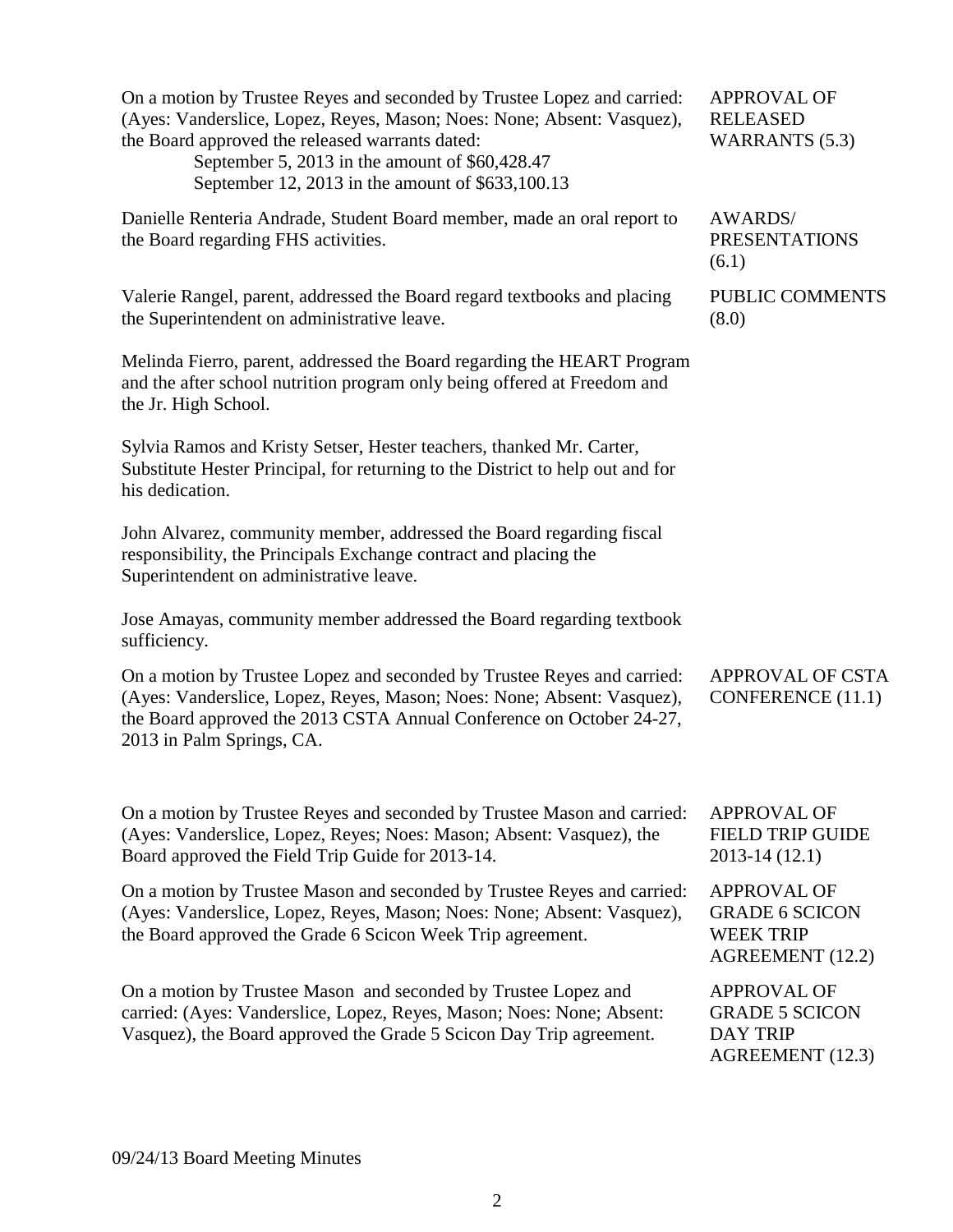| Trustee Lopez made a motion for Item 12.4: Approval of contract with<br>Justine Levine to provide Physical Fitness & Nutrition Program at Freedom<br>Elementary. Item 12.4 died due to lack of a second.                                                                                                                                                                                                                                                   | <b>ITEM 12.4 DIED DUE</b><br>TO LACK OF A<br><b>SECOND</b>                                                    |
|------------------------------------------------------------------------------------------------------------------------------------------------------------------------------------------------------------------------------------------------------------------------------------------------------------------------------------------------------------------------------------------------------------------------------------------------------------|---------------------------------------------------------------------------------------------------------------|
| Trustee Mason thanked the community members for alerting the Board to<br>their concerns.                                                                                                                                                                                                                                                                                                                                                                   |                                                                                                               |
| The Board opened the Public Hearing at 7:34 p.m. regarding Determining<br>that Pupils Have Sufficient Textbooks or Instructional Materials for 2013-<br>2014. The following individuals made comments during the Public<br>Hearing regarding textbook sufficiency: John Alvarez, community member;<br>Melanie Giannandrea, Hester teacher; Jose Mayas, community member;<br>and Jorge Vasquez, parent. The Board closed the Public Hearing at 7:49<br>p.m. |                                                                                                               |
| The Board tabled Item 12.6 to the next Board meeting: Adoption of<br>Resolution #07-09-24-13 Determining That Pupils Have Sufficient<br>Textbooks or Instructional Materials for the 2013-2014 School Year.                                                                                                                                                                                                                                                | <b>ITEM 12.6 TABLED</b><br>TO NEXT BOARD<br><b>MEETING</b>                                                    |
| On a motion by Trustee Lopez and seconded by Trustee Mason and carried:<br>(Ayes: Vanderslice, Lopez, Reyes, Mason; Noes: None; Absent: Vasquez),<br>the Board approved the personnel items as per the Board transmittal form.                                                                                                                                                                                                                             | <b>APPROVAL OF</b><br>PERSONNEL ITEMS<br>(13.1)                                                               |
| The Board acknowledged the District's Initial Proposal to FTA.                                                                                                                                                                                                                                                                                                                                                                                             | <b>ACKNOWLEDGMENT</b><br>OF DISTRICT'S<br><b>INITIAL PROPOSAL</b><br>TO FTA (13.2)                            |
| On a motion by Trustee Reyes and seconded by Trustee Mason and carried:<br>(Ayes: Vanderslice, Lopez, Reyes, Mason; Noes: None; Absent: Vasquez),<br>the Board approved the Tulare County School District CODESP<br>Consortium Memorandum of Understanding.                                                                                                                                                                                                | <b>APPROVAL OF</b><br><b>CODESP</b><br><b>CONSORTIUM MOU</b><br>(13.3)                                        |
| On a motion by Trustee Mason and seconded by Trustee Lopez and carried:<br>(Ayes: Vanderslice, Lopez, Mason; Noes: Reyes; Absent: Vasquez), the<br>Board adopted Resolution #06-09-24-13 for Reduction of Classified<br>Service due to an Existing Lack of Funds/Lack of Work.                                                                                                                                                                             | <b>ADOPTION OF</b><br><b>RESOLUTION</b><br>$\#06-09-24-13(13.4)$                                              |
| On a motion by Trustee Lopez and seconded by Trustee Mason and carried:<br>(Ayes: Vanderslice, Lopez, Mason; Noes: Reyes; Absent: Vasquez), the<br>Board approved the ASES Liaison Job Description and Salary Schedule.                                                                                                                                                                                                                                    | <b>APPROVAL OF ASES</b><br><b>LIAISON JOB</b><br><b>DESCRIPTION &amp;</b><br><b>SALARY SCHEDULE</b><br>(13.5) |
| Raymond Navarro, Director of M.O.T. & Facilities, provided an update to<br>the Board regarding the Gate on Citrus Dr. Mr. Navarro stated the District<br>was waiting on the Negative Declaration and CEQA amendment.                                                                                                                                                                                                                                       | <b>UPDATE ON GATE</b><br>ON CITRUS DR. (14.1)                                                                 |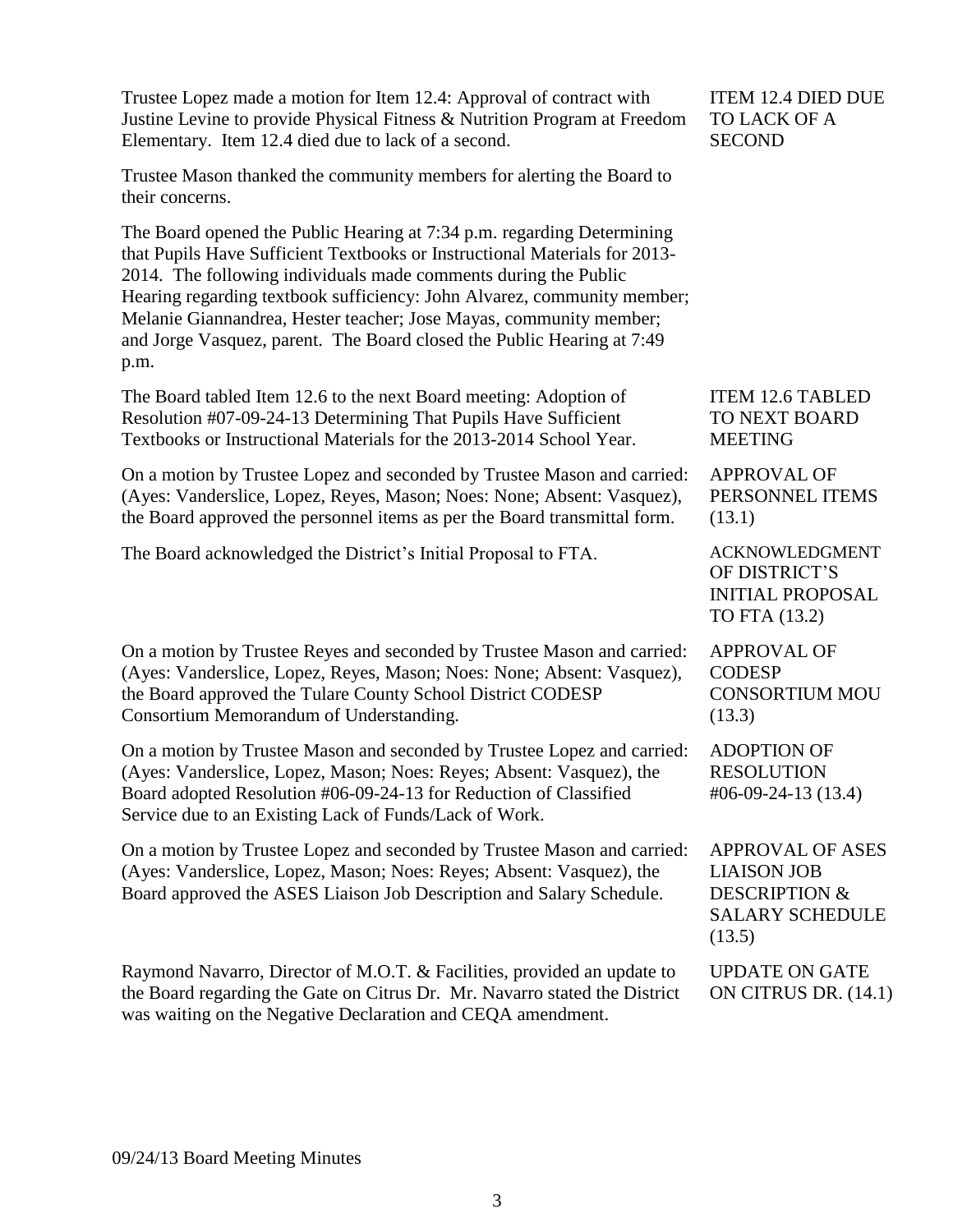| Consideration was given to items that the Governing Board wished to have<br>placed on the agenda for the next meeting. Trustee Reyes requested an<br>update on the HEART Program and the students on the HEART Program<br>waiting list. Trustee Lopez requested a report indicating what the Boys and<br>Girls Club used the 1.6 million dollars for that the District paid them.                                                                                                                 | <b>CONSIDERATION OF</b><br><b>ITEMS FOR NEXT</b><br>MEETING $(14.2)$                                                                                  |
|---------------------------------------------------------------------------------------------------------------------------------------------------------------------------------------------------------------------------------------------------------------------------------------------------------------------------------------------------------------------------------------------------------------------------------------------------------------------------------------------------|-------------------------------------------------------------------------------------------------------------------------------------------------------|
| The Board reviewed the Quarterly Investment Report 06/30/13.                                                                                                                                                                                                                                                                                                                                                                                                                                      | <b>QUARTERLY</b><br><b>INVESTMENT</b><br><b>REPORT 06/30/13</b><br>(15.1)                                                                             |
| On a motion by Trustee Lopez and seconded by Trustee Reyes and carried:<br>(Ayes: Vanderslice, Lopez, Reyes, Mason; Noes: None; Absent: Vasquez),<br>the Board approved opening a Request for Proposals period to consider bids<br>for Non-hazardous waste removal and recycling.                                                                                                                                                                                                                 | <b>APPROVAL OF OPEN</b><br><b>RFP PERIOD TO</b><br><b>CONSIDER BIDS FOR</b><br><b>NON-HAZARDOUS</b><br><b>WASTE REMOVAL &amp;</b><br>RECYCLING (15.2) |
| The Board reviewed the Bus Safety Compliance Report.                                                                                                                                                                                                                                                                                                                                                                                                                                              | <b>BUS SAFETY</b><br><b>COMPLIANCE</b><br><b>REPORT REVIEWED</b><br>(16.1)                                                                            |
| Future regular board meetings will be held on October 8, 2013 and October<br>22, 2013.                                                                                                                                                                                                                                                                                                                                                                                                            | <b>FUTURE MEETING</b><br><b>DATES</b> (17.1)                                                                                                          |
| The Board adjourned to closed session at 8:17 p.m. to discuss: Public<br>Employee Discipline/Dismissal/Release (Government Code section 54957);<br>Conference with Labor Negotiator (G.C. 54956.7). It is the intention of the<br>Board to meet in closed session to review its position and to instruct its<br>designated reps: Agency Designated Representative: Christina Luna and<br>Jason Kaff; Name of Organization: FTA & CSEA; Public Employee<br>Performance Evaluation: Superintendent. | <b>CLOSED SESSION</b><br>(20.0)                                                                                                                       |
| The Board returned to open session at 9:21 p.m.                                                                                                                                                                                                                                                                                                                                                                                                                                                   | <b>OPEN SESSION</b>                                                                                                                                   |
| The Board did not take any action regarding Item 21.1 : Public Employee<br>Discipline/Dismissal/Release.                                                                                                                                                                                                                                                                                                                                                                                          | NO ACTION TAKEN<br>RE: 21.1                                                                                                                           |
| The Board did not take any action regarding Item 21.2: Conference with<br>Labor Negotiator (G.C. 54956.7). It is the intention of the Board to meet in<br>closed session to review its position and to instruct its designated reps:<br>Agency Designated Representative: Christina Luna and Jason Kaff; Name<br>of Organization: FTA & CSEA.                                                                                                                                                     | NO ACTION TAKEN<br><b>RE: ITEM 21.2</b>                                                                                                               |
| The Board did not take any action regarding Item 21.3: Public Employee<br>Performance Evaluation: Superintendent.                                                                                                                                                                                                                                                                                                                                                                                 | NO ACTION TAKEN<br><b>RE: ITEM 21.3</b>                                                                                                               |
| On a motion by Trustee Lopez and seconded by Trustee Mason, the Board<br>voted unanimously to adjourn the meeting at 9:23 p.m.                                                                                                                                                                                                                                                                                                                                                                    | <b>ADJOURNMENT</b><br>(22.0)                                                                                                                          |

Respectfully Submitted,

09/24/13 Board Meeting Minutes